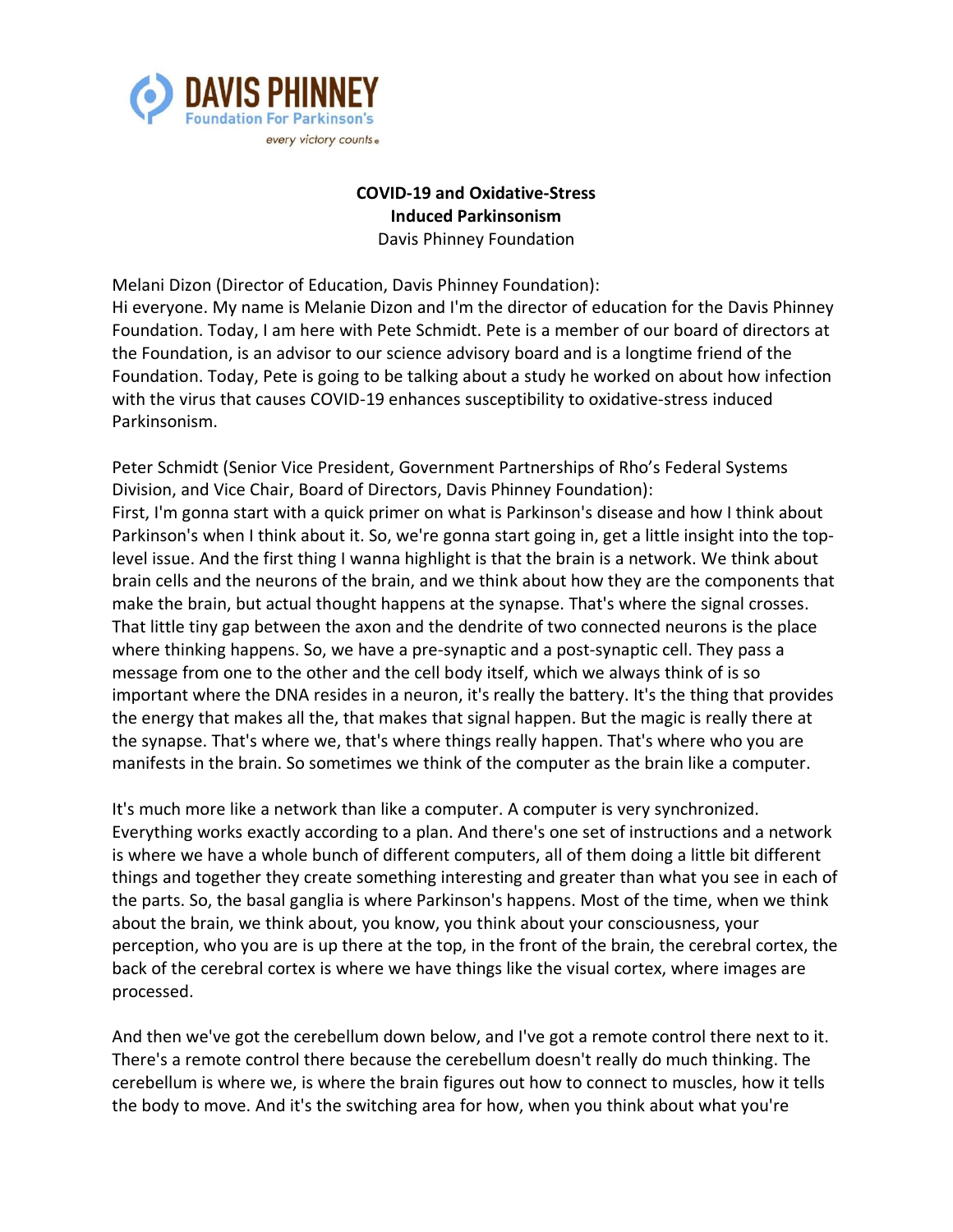

gonna do, when you think about moving your arms or your fingers, that it then turns into a coordinated muscle movement, but down there where I've got the lizard, the lizard brain, the brain stem that's the part of the brain that is evolutionarily the oldest, it's the simplest functions of the brain, but the brain didn't just layer on this frontal cortex that has all these complex functions.

It's always been connected to those earlier stages. So, things that happen in the basal ganglia affect the basal ganglia, but they also affect the parts of the, your core brain, your early brain structures, that moderate what happens in the frontal areas. So, it's a very key part of the brain and a way to think about how the basal ganglia plays a role in the things that we're aware that we're doing is like this. So, let's say you're learning a new task. I always think about, I think about playing tennis, your brain says, wow, what an interesting new task and your frontal brain says, okay, you know, I've gotta twist my arm and swing the racket and everything like this. And often when you first start playing tennis, the ball goes right by you.

You swing your racket, but you're a couple of seconds too late. And it's because there's all this work that's going on in your frontal cortex, in your forebrain to think about how you're going to, how you're gonna make those movements. And it involves a lot of activity. So, it's a lot of work for your brain and your cerebral cortex says, wow, this is a lot of work. This is something I'm gonna do regularly. I don't wanna work so hard. The brain is, the brain wants to be lazy. So, I don't wanna work this hard. And so, what the brain does is it needs to make these connections to the cerebellum. So, because the cerebellum tells the muscles to work, but it doesn't think about things. So, the basal ganglia is where we create this switching where your brain first says, to hit that tennis ball, it says, rotate the wrist and bend the elbow and swing the shoulder and rotate the torso and take a step up in your frontal brain.

And then you get to the point where your frontal brain says, hit the ball. And your basal ganglia is the one that has simplified that hit the ball set of instructions to turn that into a coordinated set of muscle movements that all come out of this base structure. So, what is Parkinson's disease and how does Parkinson's play into it? Parkinson's disease is a progressive brain disorder. It has a lot of symptoms and people talk about how that it's not just a motor disease and that's true, but as Parkinson's manifests, we recognize it by its effect on movement. That's the thing that is consistent across all different experiences of Parkinson's disease is that it has an effect on movement. That doesn't discount the effect on other systems, it doesn't mean that Parkinson's related mood disorders or Parkinson's related sleep disturbance are not important.

It just means that we diagnose it by the effect Parkinson's has on movement. So, when we think about what all encompasses Parkinson's disease, when you think about the motor disease with stiffness and slowing, there can be tremor, not everybody has it, changes in things we try to do, walking, freezing, changes in writing, changes in speech, and it's a non-motor disease. We see changes in mood, changes in how people think, the thought patterns, changes in sleep. There can be anosmia, loss of the sense of smell, lightheadedness, constipation, all these things that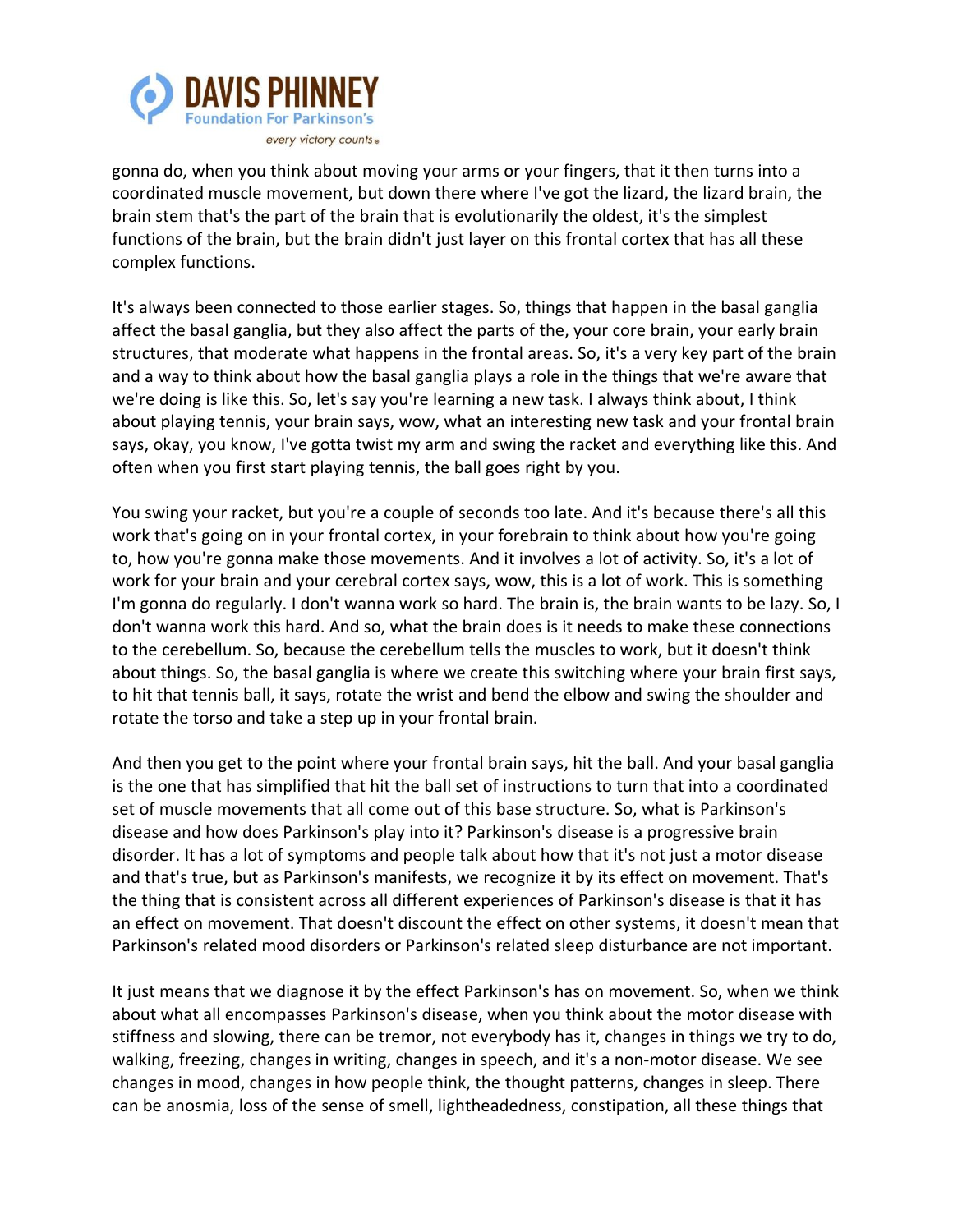

we think that are non-motor. So, it has a broad array of effects. But, and when we manage Parkinson's disease, when your neurologist manages Parkinson's disease, they'll talk about medications. We'll talk about therapy, physical therapy, occupational therapy, speech therapy, for people who need it. There's the self-care elements, exercise, your own practice to do the activities that are recommended by a therapist.

We have surgical treatments like DBS and the pump for levodopa, for carbidopa levodopa called Duopa, there's social support programs. We wanted to have a community that can support Parkinson's activities of daily living, the things that we wanna do, they're dietary interventions. But medications are something that really almost everybody with Parkinson's is eventually gonna need. And the first line treatments for Parkinson's are to replace dopamine. So, dopamine is a chemical for signaling in the brain. That is the, when we think about the brain networks that are affected by Parkinson's disease, we think about the brain networks that use the neurotransmitter dopamine for communication. So, we don't have drugs for every symptom. And just because there is a drug for a particular symptom, it doesn't mean you should take it. And some aspects of Parkinson's disease are better treated by non-medical interventions, like exercise or diet.

But replacement of dopamine is a key component. So, what is dopamine? Dopamine is a neurotransmitter, which is means it's a chemical that transmits a signal between brain cells. And very simply the way dopamine works is there's a neuron that wants to send a message. And then the dopamine goes across the synapse, the little gap between the two neurons and the neuron that receives the message receives that message, because it gets that dopamine because that dopamine crosses that gap, that synapse. So, in people with Parkinson's disease, they're not synthesizing dopamine as effectively. And so, that dopamine, that little packet of dopamine may cross the synapse, but there may not be enough of it that the receiving neurons knows that it received a message. It may too little of that. So, when we replace dopamine, sometimes it restores that normal function, but sometimes we just flood that gap. We make sure that there's just a lot of dopamine there and that the signaling pathway is activated by medication.

Dopamine was identified first in 1959 by Arvid Carlsson. And it was linked to Parkinson's disease by Oleh Hornykiewicz in 1960. So Hornykiewicz was a neuropathologist. And he figured out that there was this substance called dopamine. They weren't sure what it did, but it was really low in people with Parkinson's disease. That kind of graph when we, you know, modern scientists, don't see this kind of graph in human study lately, we're much more subtle. This is a huge difference to see that the bottom of the air bar and the normal is that far above the top of the air bar in Parkinson's. And this is in the caudate nucleus and the putamen, two parts of the brain that are affected by Parkinson's. Arvid Carlsson discovered that levodopa was part of the dopamine synthesis pathway.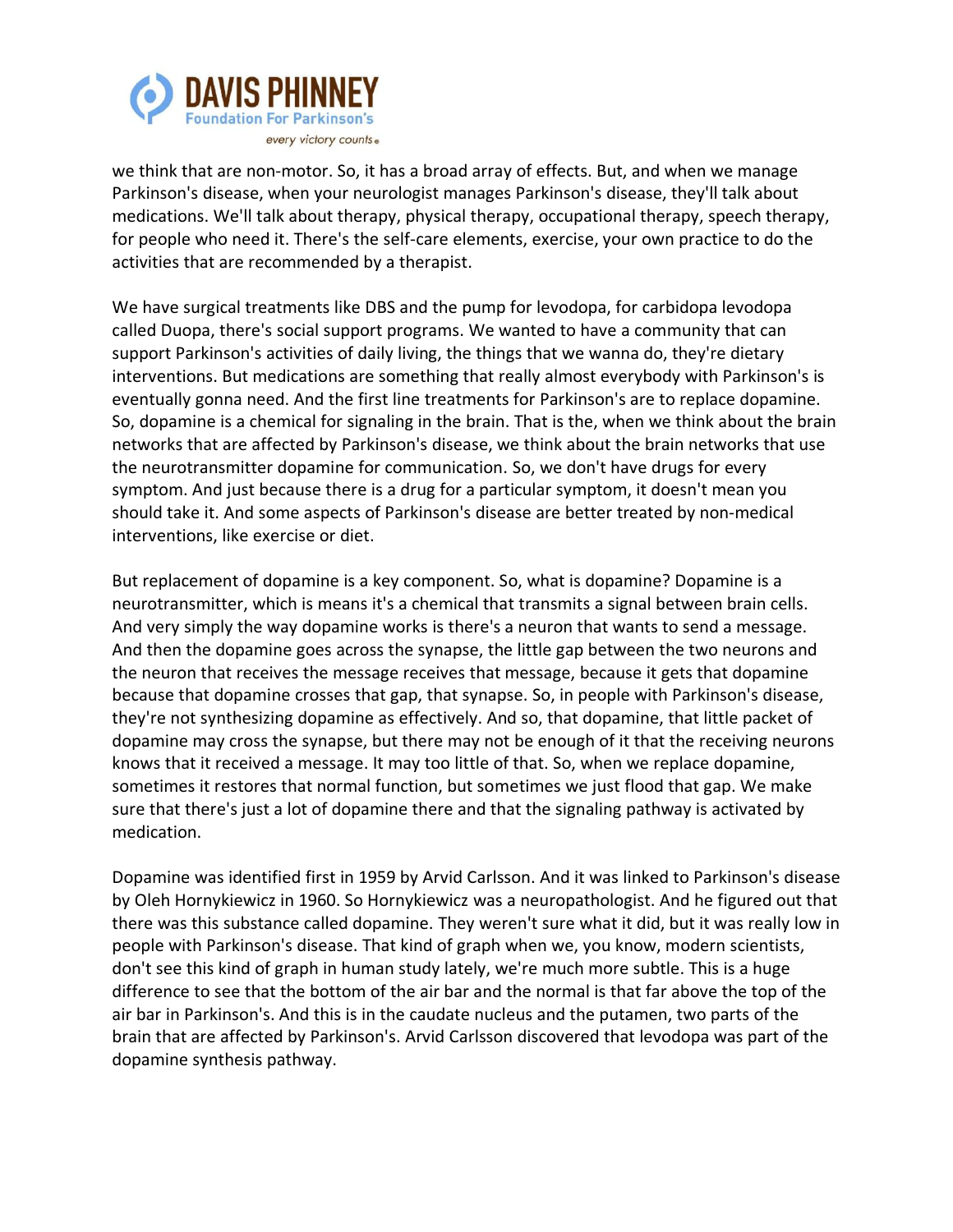

He went and he figured out what the dopamine synapse looked like. He figured out that dopamine was a neurotransmitter, something that was not known before they knew dopamine existed, but they didn't know what it did in the brain. So, Carlsson figured out it was, that it was synthesized from levodopa and was a neurotransmitter in a special kind of dopaminergic neuron, a neuron that uses dopamine. So, when we diagnose Parkinson's we can find and this is, after people die, we can look at their brains and in a healthy patient, there's an abundance of these dark pigmented cells in a healthy patient. And those are our dopamine neurons and in a person with Parkinson's disease, those cells are gone and they're really, it's, they can be seen with the naked eye.

And then in staining, we can see that those neurons are gone. This is staining called tyrosine hydroxylase. In the healthy patient, those cells are quite abundant and in a patient with Parkinson's disease, there's far fewer of those cells. But then we note when we look closely, there's something called a Lewy body, which is a little lump of protein that you can find in a patient in the neurons of a patient with Parkinson's. So, the signs advanced as Ann Graybiel in the 1970s was figuring out the pathways, the connections in the basal ganglia. In 1982 we had the discovery of MPTP and in and Mahlon Delong then figured out that using this toxin, that we could surgically fix the deficit in dopamine producing, we could surgically fix the fact that when Parkinson's disease removed the benefit of the substantia nigra, that we could inhibit the function of the sub thalamic nucleus, and that would re-normalize the signaling and give us a lot better motor control.

And that was what led to the discovery of deep brain stimulation. So, we went from the discovery of dopamine to where we understood that Parkinson's was a disease that could be controlled by medication that you take orally, that a pill that you take every day, to the understanding of the signaling pathways in the brain. And that gave us DBS. DBS was a big improvement for patients who were having motor fluctuations, where sometimes their medication worked, and sometimes it didn't. DBS gave this huge improvement, and that was approved by the FDA in 2001. So right now, when we look at what's going on scientifically, there's good reason to think that the next breakthrough is coming. Parkinson's is a disease that's linked to alpha synuclein, could alpha synuclein help us to, this protein alpha synuclein, which is the principle component of the Lewy bodies that we saw in the pathology slide.

Could Parkinson's disease give us greater insight into, could our understanding of alpha synuclein give greater insight into the development of Parkinson's disease? Maybe. We hope so. But we're hoping that we have that great breakthrough from understanding that dopamine, that Parkinson's disease was a disease of dopamine. We now have a, we then had a great breakthrough from understanding that Parkinson's disease was a disease of pathological signaling. And now we're hoping that one of many trials of drugs looking at the underlying biochemistry of Parkinson's disease are gonna give us new insight into a treatment that could maybe stop Parkinson's disease from ever manifesting. So, when you look at taking, when you look at dopamine and we think about taking Sinemet, what we're really doing is addressing a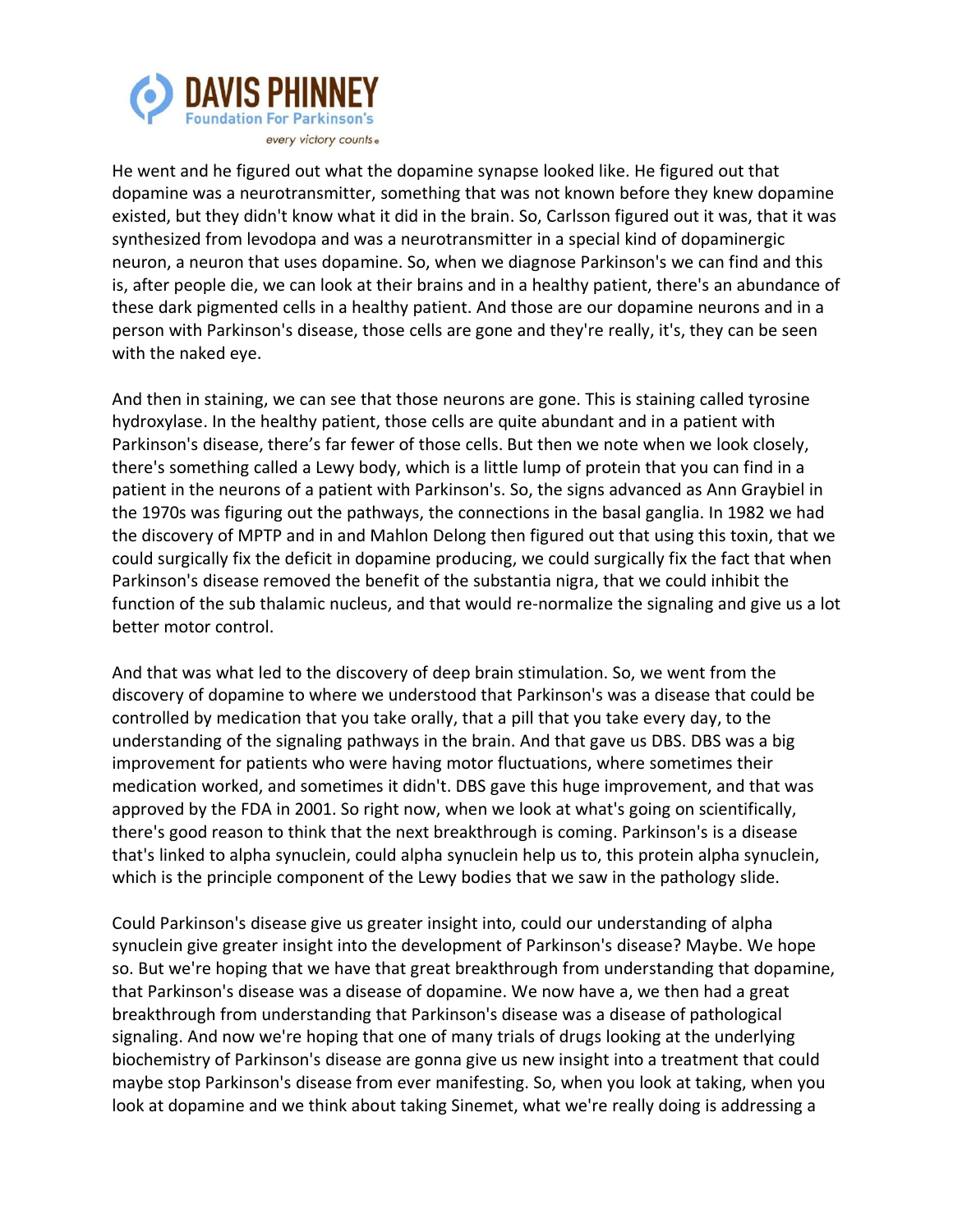

cellular, a symptom of the disease, it's symptom management, because the symptom is your dopamine neurons are not producing enough dopamine, and we're giving them the benefit of a precursor chemical to help them produce more dopamine.

When we look at DBS, we're looking at an organ system symptom that because of this problem with dopamine in the substantial nigra, that the sub thalamic nucleus is inhibiting the normal performance of a motor nucleus in the brain. And that by electrically slowing down the function of that sub thalamic nucleus, that we can restore normal motor control. But now science is advancing in a way that is giving us new insight into the biochemical processes that lead to Parkinson's disease. So, it's a very promising time in research, and we hope that this is gonna result in something meaningful that we can bring into patient care. So, let's now get back to COVID. What about COVID? How is this connected? So, as we understand the layers of the disease better, we understand its causes. So, the layers of the disease phenotype, slow movement, right?

We understand that Parkinson's disease is a disease of slow movement. We understand the anatomy of the disease. Well, it happens in the brain. In 1960, they discovered the connection with the caudate nucleus and the putamen. Then we discover it's a disease of networks with the research by Ann Graybiel and Mahlon Delong. Then we understand it's a disease of cells, that the cells are having those Lewy bodies and need to produce that dopamine in order to communicate. Now, we're understanding cell structures that the microtubule deficits and the synapse involvement in Parkinson's, and then we're digging down to the biochemistry. How does this protein alpha synuclein get involved? So, why do we worry about Parkinson's after viral infection?

So, we have to go all the way back to 1918. And in 1918 scientists discovered that there were neurological problems that came after the virus. So, there were initial concerns. From a paper in 1918, where they discovered a post-viral illness that was called Von Economo encephalitis, or encephalitis lethargica that was discovered in 1918. And then in the 1950s and 1960s, they discovered that there was a link between people who had this encephalitis and people who later developed Parkinson's disease. So, this graph with the arrows shows this peak in 1940, 1950 of people who had Parkinson's disease, but what they linked it to, what they discovered was that the people who developed Parkinson's developed it at the same rate as they developed this Von Economo encephalitis by age group. So, if in 1920, it was a 25-year-old who developed this Von Economo encephalitis, in 1940, it was a 45-year-old. So, they were able to match up these age cohorts and say, the people most affected by the encephalitis lethargica then became the people most likely to develop Parkinson's disease. So.

Melani Dizon:

And I'm sorry, just to make the connection, in the people who got the encephalitis, they were more prone to get it if they had the 1918 flu, is that…?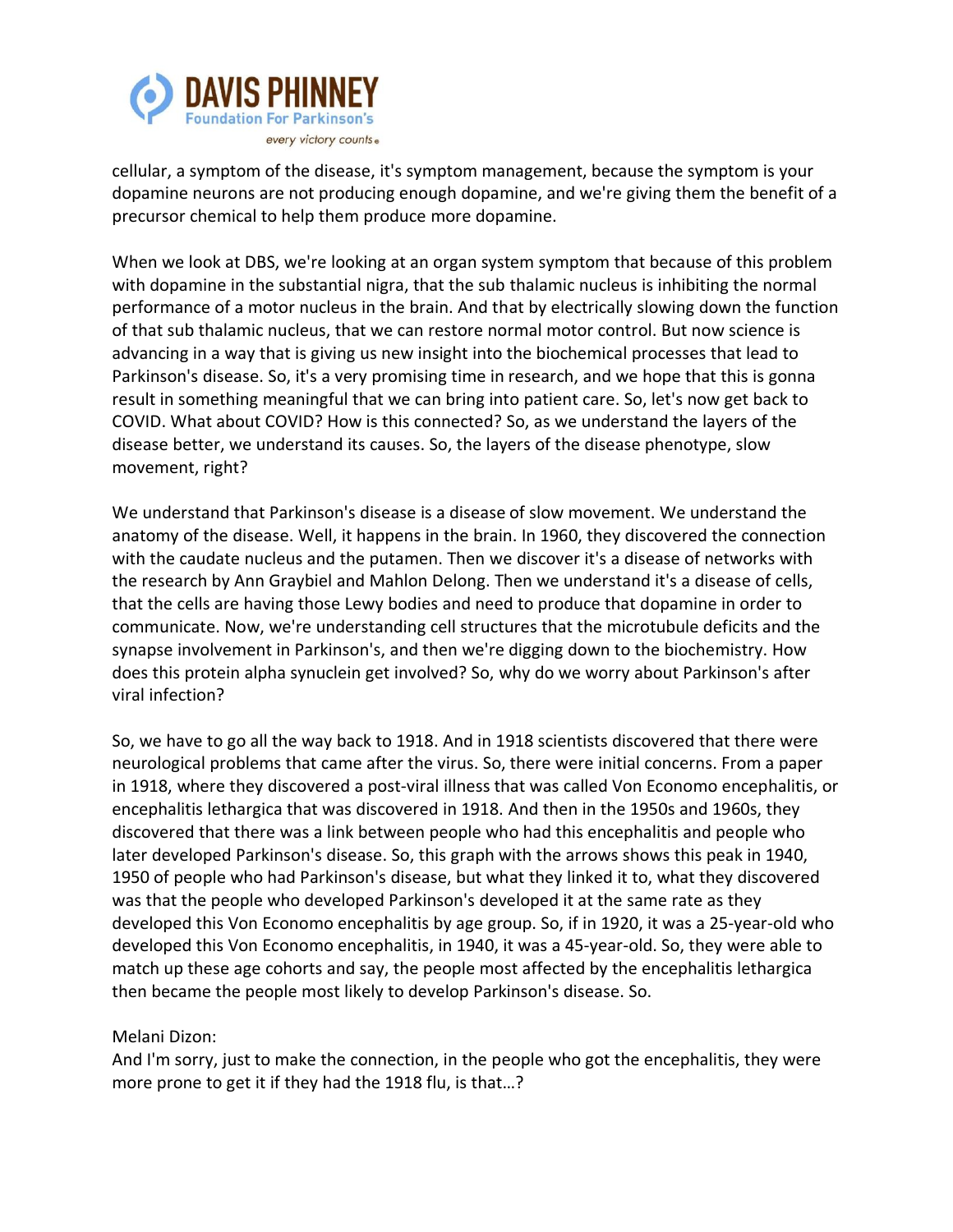

Peter Schmidt: So that wasn't proven yet.

Melani Dizon: Okay.

#### Peter Schmidt:

This was just the statistical connection that the age cohorts that developed the encephalitis then became the age cohorts that developed Parkinson's. So, it was subsequent to that, that they discovered that viral Parkinson's was Parkinson's. And so, Melvin Yahr and his colleague, Roger DuVoisin discovered that there was this connection. They looked directly at patients and found that patients who had, that had encephalitis then had Parkinson's disease. In 1983, in an animal model, they discovered that the 1918 flu did actually affect the brain. And that it was, there was this risk that it was caused by that. And then in 2009, a group that included my colleague who I've worked with Richard Smeyne showed that the descendants of the 1918 flu could then produce Parkinson's like pathology. So, it took until 2009 to close the loop. There was this speculation for decades that the 1918 flu was actually the cause of this wave of Parkinson's disease. And it really wasn't effectively demonstrated until 2009.

Melani Dizon:

And so, it became actually more, that was more genetic, like people that got the 1918 flu, their children were more prone to getting Parkinson's?

Peter Schmidt: No.

### Melani Dizon:

Oh, okay. I thought you said something about their… okay.

### Peter Schmidt:

No, no. So, we, this was all retrospective. All the survivors of the 1918 flu were gone by, or almost everyone was gone by 2009. But they, Richard Smeyne and models using human cells in a petri dish, discovered that you could get this Parkinson-like pathology and that those patients in the 1940s and fifties who developed Parkinson's disease probably had gotten it as a result of the 1918 flu pandemic. Okay. So, as we did this, this standard experiment emerged where you'd have an animal that was infected with either the virus or saline. And then those groups were split in two, and a toxin that causes Parkinson's disease would be given to one group and saline would be given to the other. That gives us four groups: virus and toxin, saline and saline, and each of the crossovers. And then we look at a bunch of different things.

And this pattern was seen where, so this is a study of H1N1 influenza virus, the actual 1918 virus, and that it resulted in a modest increase in susceptibility to a toxin that's linked to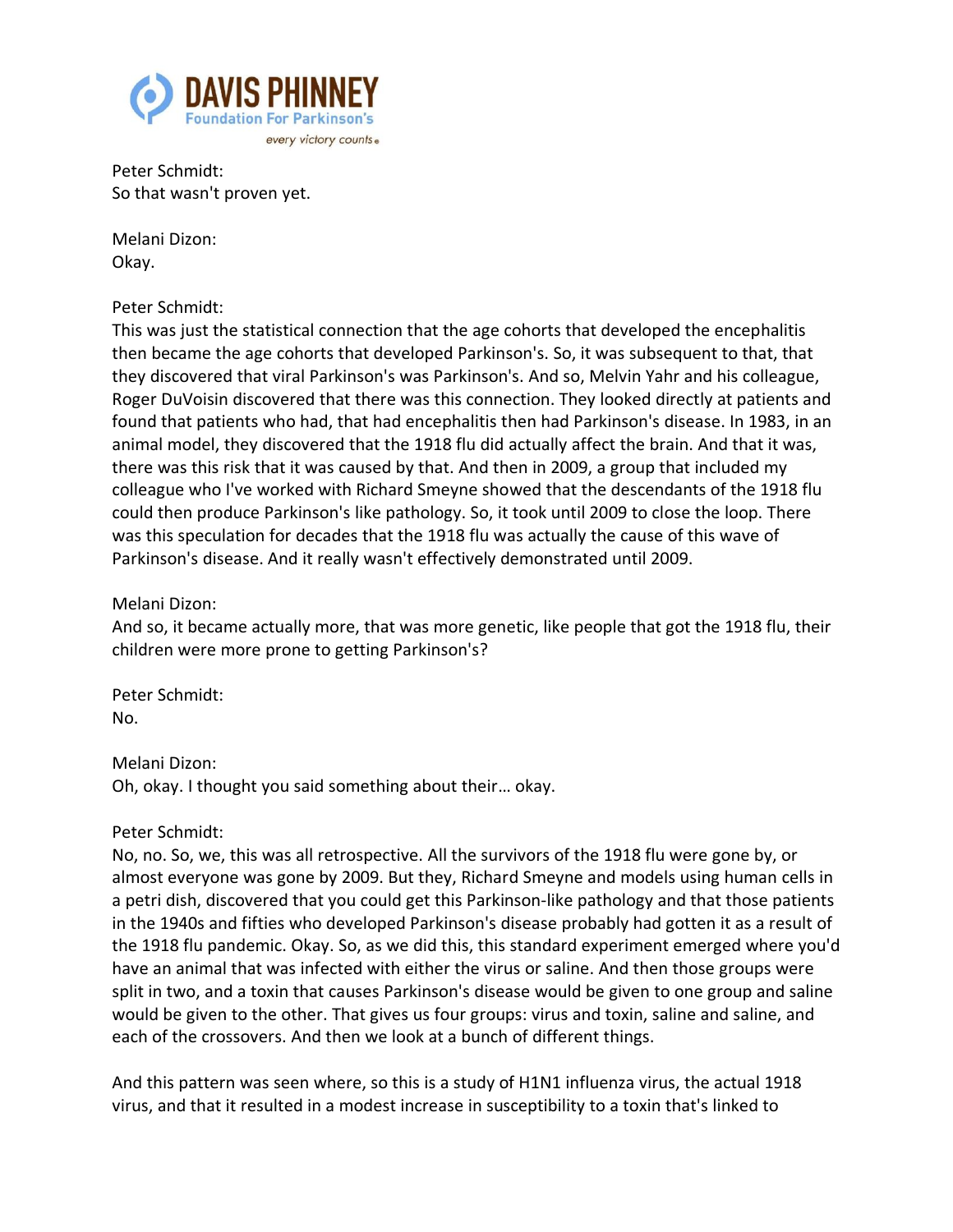

Parkinson's disease. So, the study becomes, it effectively becomes, does having had the disease activate your brain's immune system? The brain has a different immune system than the rest of the body that it centers around a group of cells called microglia. And the question is, does infection with virus cause activation of the brain's immune system, which makes the patient more susceptible to a toxin such as you might find from pollution?

So, is it opening the blood brain barrier? So, we have a pattern here and that is that the least affected is the control. Then the virus, then the toxin, then the toxin plus the virus. So having the virus plus the toxin gives you the largest decrease in dopamine neurons, the highest increase in activated microglia. So, we've done this, this is a standard thing to do. People have done this with many different viruses from herpes, Epstein bar, influenza A, the chickenpox virus, polio, HIV, all down the list. So, why does this result in Parkinson's? Why do we think of this as a Parkinson's thing and not just you know, are these Parkinson's scientists looking for Parkinson's or is there reason that it would be Parkinson's? And the reason that it's Parkinson's is the basal ganglia, the part of the brain that's affected by Parkinson's, it uses a lot of energy.

It has to do this regulatory work across the brain, from the cortex, where your personality lives, to the cerebellum, where your muscle control lives. All of those things are really coordinated in this small region of the brain. And so, it uses a lot of energy. It uses a lot of nutrients. It has a lot of blood flow through it, and because it's got all these things, it also has a very strong immune presence. These microglia are very present in the basal ganglia. So, whatever is happening, you've got a lot of the blood flow and a lot of those nutrients and whatever the blood is carrying, coming into that area. And a lot of this immune strength there.

So early on in the pandemic we started thinking, my team started thinking, what are we gonna see after the pandemic? And I like this person points out that what we thought about that was scary about polio was not acute polio, it wasn't acute infection by the polio virus, it was long polio, and now we're looking at long COVID, what is long COVID? So, I put together a team and we launched this experience I had before the pandemic, we were looking at doing a Parkinson's model in an animal. And so, I'd put together a group, we had this MPTP, this toxin and we had a vet who was trained in its use. Then COVID 19 hits. We received significant funding to support our research effort. And that resulted in 15 million dollars coming to my medical school.

And I was assigned the role of overseeing the spend of 15 million dollars in six months. It was a little bit like Brewster's millions, where we had to think about how do we get that? How do we make work happen in that time? One of the things they did was I renovated a BSL three lab, the kind of laboratory, where you wear space suits, and you can do research with highly virulent viruses. And we thought, we're not sure how long COVID is gonna be, how long the pandemic will last. We foolishly thought that maybe we'd be able to stop it. And so, I needed to have research that would carry us into the future. And then we started seeing reports of neurological symptoms, that people were having brain fog, was the first we reported, but I've talked to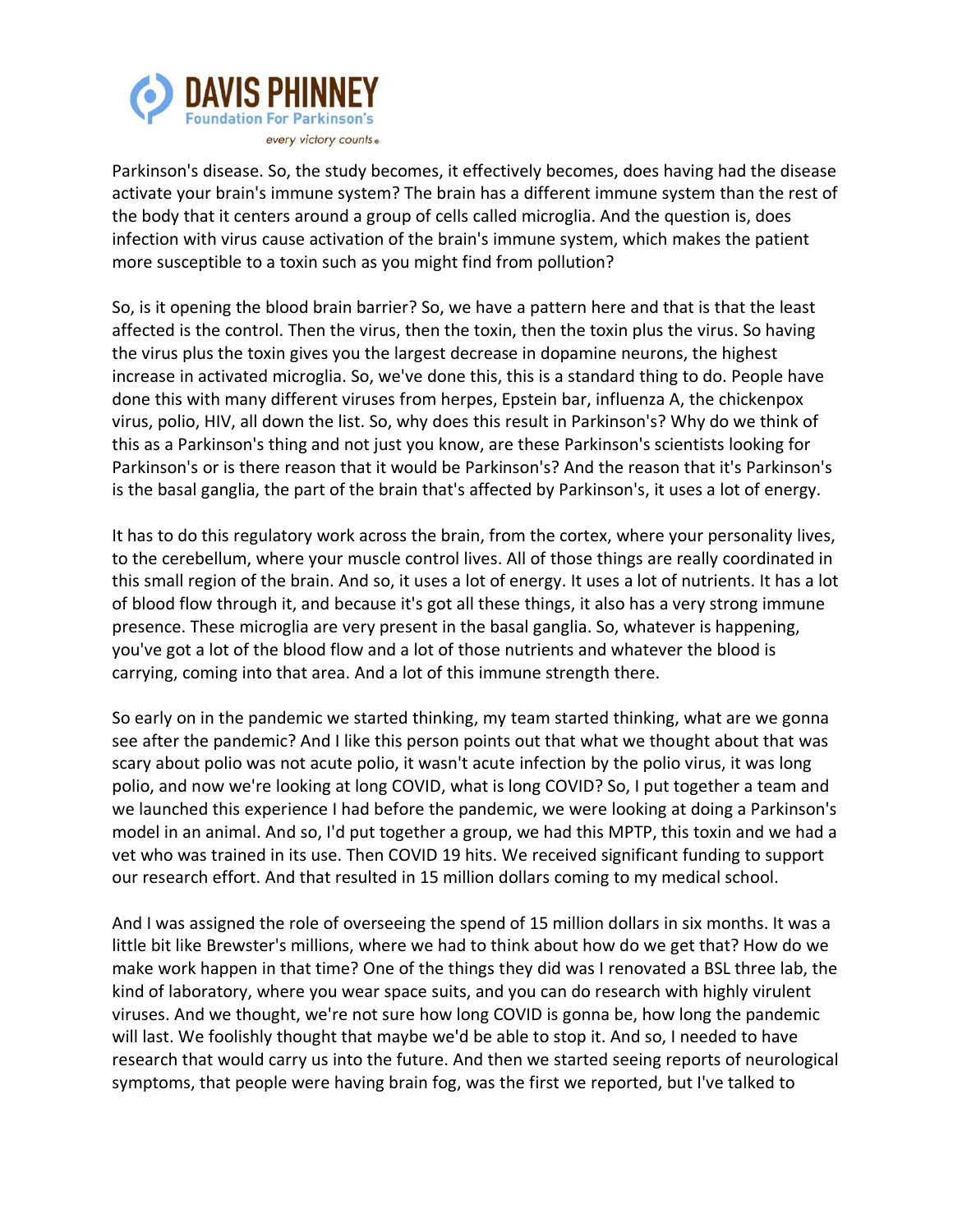

people who said that they've seen patients who manifest Parkinson's disease after COVID, and they were wondering if there's a connection.

So, I had all these pieces, and then I was friends with Rich Smeyne who had done some of the seminal work in this virus to Parkinson's research space. So, we have our beautiful new BSL three lab. I've got my team here. They are conducting the experiment. We have some animals that were infected with the virus, and then they were they were either given saline or this MPTP chemical that causes Parkinson's. So, our first finding was that COVID 19 is dose dependent. And I just say this because it's interesting. This was an interesting finding for me. It's not related to Parkinson's, but our team found that COVID 19 was more sensitive to the dose of the virus that you get an infection than many other viruses. So, we had to figure out what dose we were gonna use.

And we used this four times times ten to the third units of virus. We found that if we used one times then to the third, all our mice survived. If we use one times ten to the fourth, all of our mice, we had 75% of our mice die. So, we use this four times ten to the third is our dose. What's important about this is, it says that anything you can do to reduce your exposure to the virus is gonna be a benefit. So, it doesn't have to be the world's best mask. You don't have to stop all exposure in order to have, in order to protect yourself, anything you do that reduces it, a paper mask, a cloth mask, staying seven feet away from somebody instead of six feet, all these things can help make it a little bit better and reduce your infectious dose a little bit so that if you get it, you'll have a much more benign course.

And this may explain why so many people have relatively benign experiences. It may not be that something they did kept them, it may not be that something about their immune system protected them. It may be that they just were just that far enough away that they've got that very low infectious dose. Our second finding was that animals that were infected with COVID lost their dopamine neurons. So, we found this reduction in dopamine neurons, in the animals, in the bar with a green circle on it. And for comparison, I've got that H1N1 experiment there on the right. And you can see that the gray bars showing the COVID experiment, there are much bigger differences than in those colorful bars on the right, showing the loss of doamine neurons in the H1N1 experiment.

So, the second thing we found was that COVID activates the brain's immune system. So, we saw the same trend that it went the control and then the virus only, and then the toxin only, and then the virus plus the toxin, but a much larger difference between the two groups. So, there was greater synergy, virus plus toxin yielded much more activated microglia than it did than virus plus toxin did in the H1N1 and magnesium experiment. We found that the experimental model looks like Parkinson's disease. So, when we look at our experimental left, these are slices of the animals. And you can see that when they were untreated, you can see those dark pigmented cells. So, these are actually stained, but you can see those cells and in the bottom slide where it's SARS plus MPTP, you can't.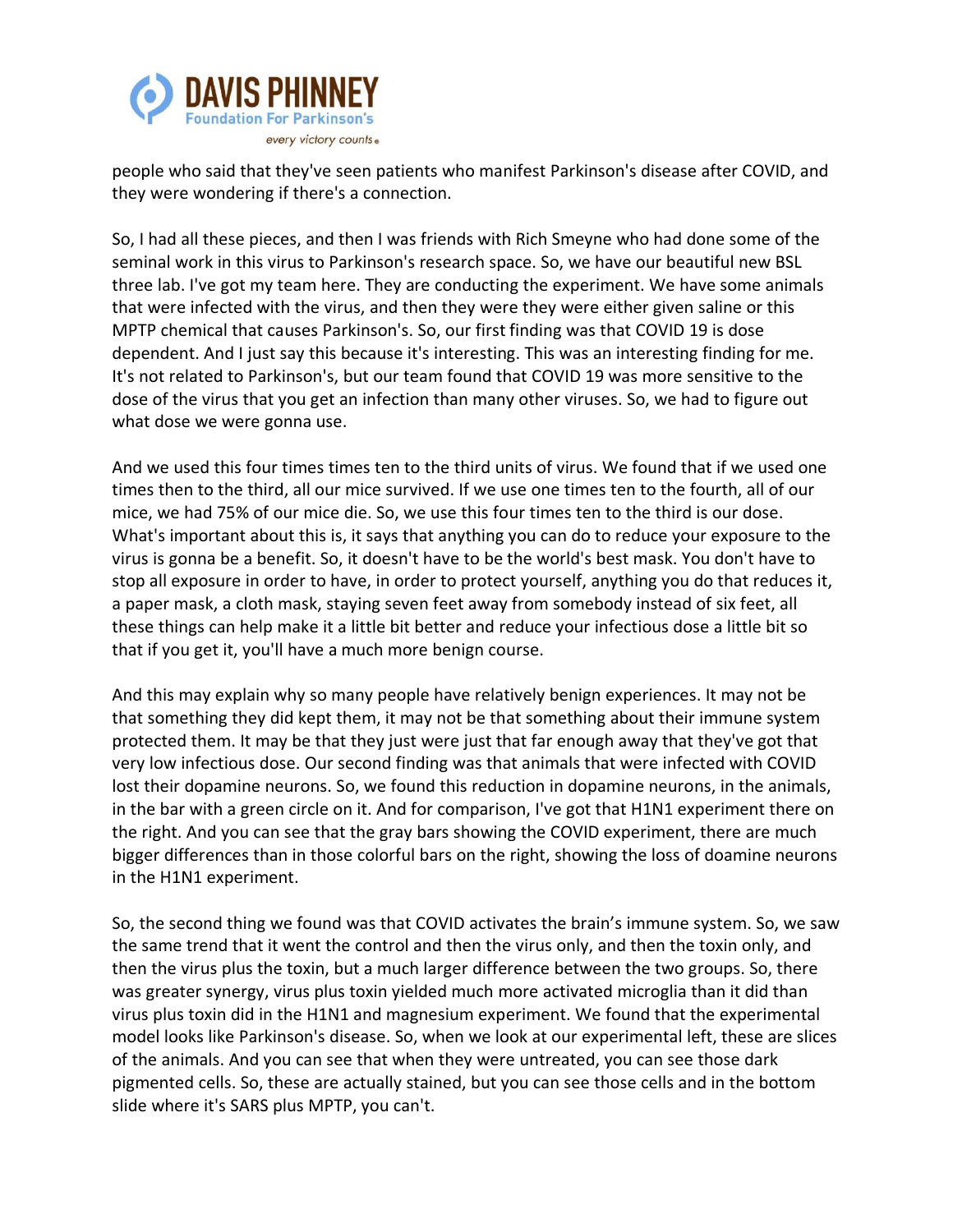

And then, in the H1N1 experiment, you can also see the loss of those pigmented cells. And just as a reminder, there's the human Parkinson's where you can see that those pigmented cells are gone in the Parkinson's disease patients too. So, we found that this experiment produced brains that had, that produced a pathology in the brain that looked a lot like Parkinson's. This study is currently in review. We're hoping to have the final draft sent back to reviewers sometime this week. I think we're gonna send it in this weekend, and then it'll be in a referee publication. We're very optimistic that we'll have some good outcome from that. This model, this approach that we've done has been proven to show an increase in Parkinson's disease in a prior study. So, this is a study of influenza that was done in Denmark.

And what they found was that influenza infection was linked to an increased risk of Parkinson's more than 10 years after infection. And that's what they found. Now, the reason why this is important is that people talk about Parkinson's pathology starting 10 years before patients manifest. So, you may have seen in other places where they talk about when we would need to intervene to cure Parkinson's, we talk about how early or prodromal stage patients are important to reach. And this study found that people who had influenza, had a significantly higher rate of Parkinson's disease, about 75% higher rate of Parkinson's disease, starting 10 years after their influenza. No difference among people who had Parkinson's less than 10 years. So, what you see is that it looks like this supports the idea that influenza can start the series of events that lead to the development of Parkinson's disease in a clinical population.

And we know that the influenza virus is linked to similar pathology to what we saw with COVID. So, we think that that means that the PD rate at 10 years after infection could be increased in a similar way, 75% roughly double. So, in conclusion, I think Parkinson's is gonna increase over the next decade. We know it's gonna increase because, you know, up until 2019, there were worldwide survival gains. People were living longer. But it's possible that it will further increase in people who've been infected with COVID-19. So, Parkinson's disease only you know, is about one and a quarter percent of people over 55. If that number doubles, it's not like everybody who's had COVID is gonna get Parkinson's disease, but it will be an increase in the rate of Parkinson's disease.

And it'll increase the burden of Parkinson's disease on health systems. So, we need to, it's important that we develop more and more support for patients. We're gonna need to think about how over the next 10 years, we're gonna get ready for there to be more Parkinson's. Can we have, can we take these breakthroughs in the clinical science and see if we can slow down Parkinson's disease, reduce the burden of Parkinson's disease with new treatment? Can we engage with people to help them recognize when they have early Parkinson's disease, if there's a drug available that could slow the manifest, which we hope to have. Engaging with groups like the Davis Phinney Foundation to do what you can to build your healthcare team and stay healthy even though you've got some Parkinson's pathology happening and hopefully being slowed by medication and by self-care. So, we need to think about how we're going to scale up